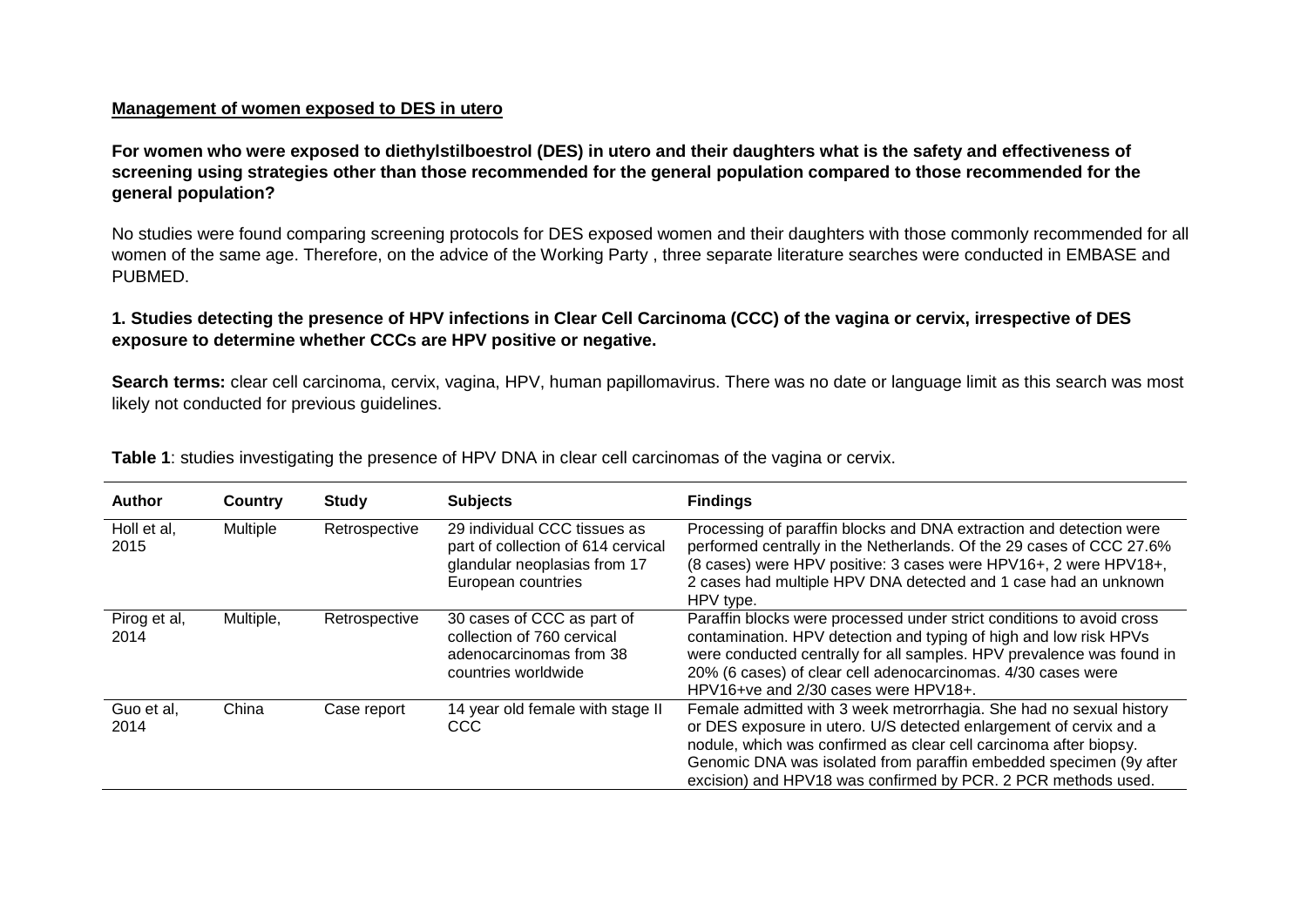# **Table 1:** continuation

| Author                          | Country                            | <b>Study</b>            | <b>Subjects</b>                                                                                               | <b>Findings</b>                                                                                                                                                                                                                                                                                                                                                                                                                                                                                                                                                                       |
|---------------------------------|------------------------------------|-------------------------|---------------------------------------------------------------------------------------------------------------|---------------------------------------------------------------------------------------------------------------------------------------------------------------------------------------------------------------------------------------------------------------------------------------------------------------------------------------------------------------------------------------------------------------------------------------------------------------------------------------------------------------------------------------------------------------------------------------|
| Ueno et al,<br>2013             | Japan                              | Retrospective<br>review | 13 patients with CCC of the<br>cervix                                                                         | Cervical tissue samples were collected from patients and tested for<br>high risk HPV DNA by PCR. High risk HPV DNA was not detected in<br>any of the 13 cases.                                                                                                                                                                                                                                                                                                                                                                                                                        |
| Pawlowski et<br>al, 2013        | Poland                             | Case report             | 2 women with clear cell<br>adenocarcinoma of the cervix                                                       | 2 women developed clear cell adenocarcinoma of the cervix despite<br>yearly pap smear screening. HPV18 DNA was detected in post-surgical<br>tissues in both patients.                                                                                                                                                                                                                                                                                                                                                                                                                 |
| Watanabe et<br>al, 2012         | Japan                              | Case report             | 1 woman with Herlyn-Werner-<br>Wunderlich syndrome and<br>primary clear cell carcinoma<br>of the upper vagina | 53 year old woman presented with vaginal pain and atypical genital<br>bleeding diagnosed with syndrome at the age of 12. There was no<br>history of DES exposure in utero. Radical hysterectomy was<br>performed. HPV was not detected either in the tumour or on the<br>visible sides of the cervix and vagina.                                                                                                                                                                                                                                                                      |
| Kocken et al,<br>2011           | Netherlands                        | Retrospective           | 28 women with cervical clear<br>cell adenocarcinoma of which 15<br>were exposed to DES.                       | Tissue from paraffin embedded samples from 28 women were tested<br>for hrHPV by 2 PCR methods. 4 DES exposed cases tested HPV16<br>+ve by both PCR methods and 1 DES case was HPV18+ve from 1<br>PCR method. 3 nonDES exposed cases also tested +ve by both PCR<br>methods: one for HPV16, one for HPV18 and one for HPV45. 5<br>nonDES exposed cases were HPV+ve from 1 PCR method; 2 with<br>HPV16, 1 with HPV51, 1 with HPV31 and 1 with HPVX. Authors stated<br>that HPV positivity detected by only 1 method most likely reflects non-<br>transforming transient HPV infections. |
| Park et al,<br>2011             | Japan and<br>US (NY and<br>Boston) | Retrospective<br>study  | 9 cases of CCC as part of a<br>collection of 26 unusual<br>subtypes of endocervical<br>adenocarcinoma         | Paraffin sections used for HPV DNA amplification. 5 cases of usual<br>cervical adenocarcinoma drawn from the same populations, were<br>included in the study as controls. HPV DNA was not detected in any of<br>the CCC cases but was detected in 4/5 control cases.                                                                                                                                                                                                                                                                                                                  |
| Houghton et<br>al, 2010         | N.Ireland                          | Retrospective<br>study  | 4 cases of CCC as part of a<br>collection of 63 cases of<br>adenocarcinomas and unusual<br>variants           | Tissue sections from paraffin-embedded tissue blocks were used to<br>extract DNA and perform PCR HPV amplification. All CCC cases were<br>HPV negative.                                                                                                                                                                                                                                                                                                                                                                                                                               |
| Nofech-<br>Mozes et al,<br>2010 | Canada                             | Retrospective           | 3 cases of CCC as part of a<br>collection of 13 cases of serous.<br>small cell and CC carcinomas              | None of the cases had a history of DES exposure. PCR amplification<br>carried out on de-paraffinised sections of tissue. 2/3 CCC were found<br>to be positive for high-risk HPV. HPV types were not specified.                                                                                                                                                                                                                                                                                                                                                                        |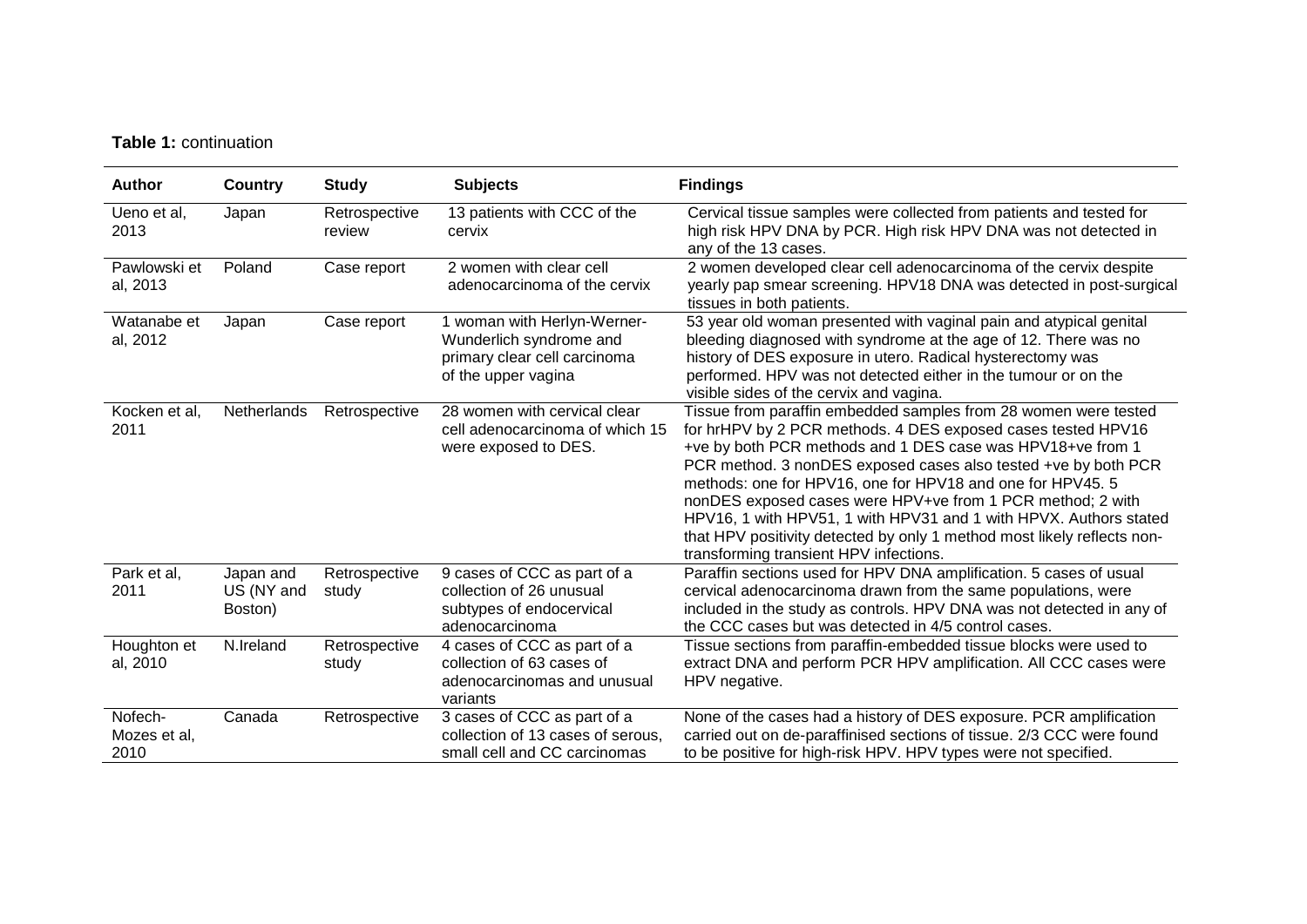# **Table 1:** continuation.

| <b>Author</b>             | <b>Country</b>   | <b>Study</b>            | <b>Subjects</b>                                                                                          | <b>Findings</b>                                                                                                                                                                                                                                                                                                                                                                                                                                            |
|---------------------------|------------------|-------------------------|----------------------------------------------------------------------------------------------------------|------------------------------------------------------------------------------------------------------------------------------------------------------------------------------------------------------------------------------------------------------------------------------------------------------------------------------------------------------------------------------------------------------------------------------------------------------------|
| Liebrich et al,<br>2009   | Germany          | Prospective<br>Cohort   | 2 cases of CCC from 178<br>prospectively recruited<br>patients diagnosed with<br>primary cervical cancer | Cervical samples from patients were tested for HPV infection using<br>hybrid capture 2. Sufficient material was only available for 1 case of<br>CCC. PCR showed this case to be HPV-ve.                                                                                                                                                                                                                                                                    |
| Tan et al,<br>2008        | China            | Retrospective           | 4 patients with primary CCC of<br>the cervix                                                             | None of the 4 cases were positive for HPV DNA. Article in Chinese.<br>Limited information.                                                                                                                                                                                                                                                                                                                                                                 |
| Hadzisejdc<br>et al, 2007 | Croatia          | Retrospective           | 5 Cases of CCC in a collection<br>of 102 of primary cervical<br>adenocarcinoma                           | DNA extracted from formalin-fixed tissues. Detection of HPV DNA<br>performed using E6 and E7 primers. All 5 cases of CCC were HPV<br>+ve, 2 for HPV18, 1 for HPV33, 1 untyped HPV and 1 had<br>HPV16/18/33.                                                                                                                                                                                                                                                |
| Stewart et al,<br>2006    | US               | Case report             | Case of 19 year old woman<br>with clear cell endocervical<br>adenocarcinoma                              | Woman presented to outpatient seeking treatment for suspected<br>Candida infection. No prior exposure to DES, no family history of gynae<br>cancer. Sexually active for 1 year, with 1 partner. Biopsy confirmed CC<br>endocervical adenocarcinoma. In situ hybridization method used to<br>detect HPV DNA but cell and tissue samples were negative.                                                                                                      |
| Pirog et al,<br>2000      | US and<br>Poland | Retrospective<br>study  | 4 cases of CCC as part of a<br>collection of 73 invasive<br>adenocarcinomas                              | Tissue from formalin-fixed paraffin embedded tissue was used for DNA<br>extraction and HPV DNA amplification. All 4 cases of CCC were<br>negative for HPV16,18, 45.                                                                                                                                                                                                                                                                                        |
| Waggoner et<br>al, 1995   | US               | Retrospective<br>study  | 14 cases of CC<br>adenocarcinoma of vagina or<br>cervix                                                  | 9/14 cases had a history of intrauterine DES exposure. 7 tumours were<br>from the vagina and 7 from the cervix. Paraffin-embedded tissue<br>specimens were used to extract DNA and run PCR amplification. 3<br>tumours were HPV31 +ve (2 cases had DES exposure), 8 tumours<br>were HPV DNA - ve and 3 had insufficient intact DNA. 3 patients<br>developed metastatic disease and in all cases the primary tumour and<br>sites of metastasis were HPV-ve. |
| Tenti et al,<br>1996      | Italy            | Retrospective<br>review | 10 cases of CCC from 138<br>cases of primary, infiltrating<br>cervical adenocarcinoma                    | Sections from paraffin embedded tissue blocks used for DNA<br>extraction. PCR was conducted and HPV detected by Southern<br>blotting. 7/10 cases were HPV DNA +ve; 1 case for HPV16, 5 for<br>HPV18 and 1 for both HPV16 and 18.                                                                                                                                                                                                                           |
| Duggan et al,<br>1995     | Canada           | Retrospective           | 1 case of CCC in a collection of<br>77 cases of cervical<br>adenocarinomas                               | DNA extracted from paraffin block. PCR amplification performed with<br>confirmation of the products by dot blot hybridization. The case was<br>positive for HPV16 only.                                                                                                                                                                                                                                                                                    |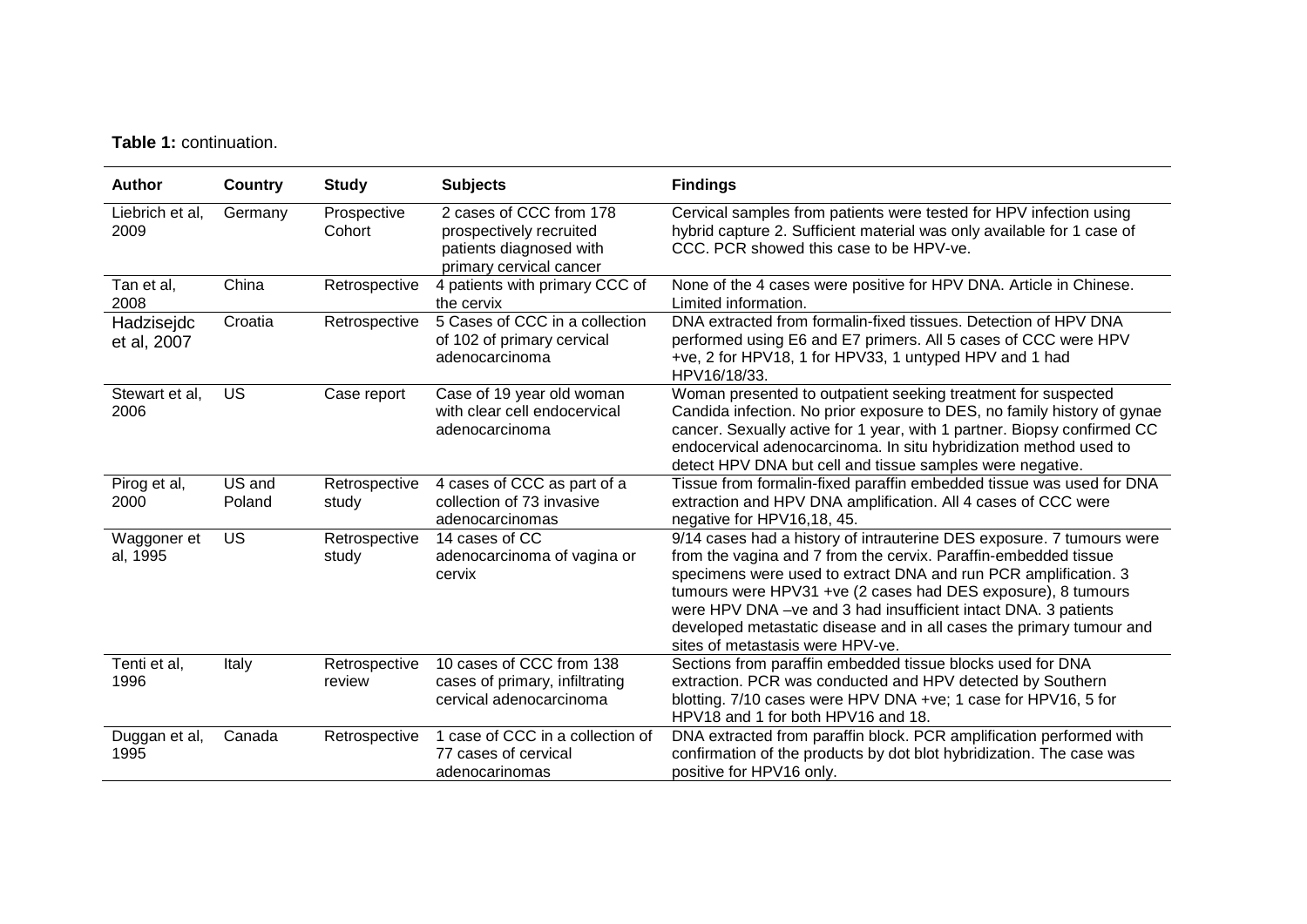**Table 1:** continuation.

| <b>Author</b>                    | <b>Country</b> | Study         | <b>Subjects</b>                                                             | <b>Findings</b>                                                                                                   |
|----------------------------------|----------------|---------------|-----------------------------------------------------------------------------|-------------------------------------------------------------------------------------------------------------------|
| Milde-<br>Langosh et<br>al, 1993 | Germanv        | Retrospective | I patient with CCC among 25<br>pts with primary cervical<br>adenocarcinomas | Paraffin embedded tumour tissue used for DNA extraction and PCR.<br>The one case of CCC was negative for HPV DNA. |

**Abbreviations**: CCC clear cell carcinoma, HPV+ve: HPV positive, HPV-ve: HPV negative, PCR: polymerase chain reaction.

**Summary**: A total of 19 studies have reported testing of CCC samples for the presence of HPV DNA. A total of 48 cases of CCC in 10 studies tested HPV positive out of a total of 158 samples of CCC tested in all studies.

#### **2. Risk of squamous cell carcinoma**

**Search terms:** DES, diethylstilbestrol, squamous cell carcinoma, cervix, vagina, cervical intraepithelial neoplasia 3, CIN3, high grade. The search was conducted from 2004 onwards and articles limited to the English language.

**Table 2:** Studies investigating the risk of cervical and vaginal squamous cell carcinoma in women exposed in utero to DES compared with the general population

| <b>Author</b>          | <b>Country</b> | <b>Study type</b>     | <b>Subjects</b>                                                                                                                            | <b>Findings</b>                                                                                                                                                                                                                                                                                                     |
|------------------------|----------------|-----------------------|--------------------------------------------------------------------------------------------------------------------------------------------|---------------------------------------------------------------------------------------------------------------------------------------------------------------------------------------------------------------------------------------------------------------------------------------------------------------------|
| Hoover et al,<br>2015  | US             | Case control          | Data from 3 studies initiated in<br>1970s with long term FU of<br>4653 women exposed in utero<br>and 1927 unexposed controls               | Cumulative risk for CIN2/CIN2+ in women exposed to DES as<br>compared with those not exposed was 6.9% vs 3.4% and<br>hazard ratio 2.28 (95%Cl 1.59-3.27).                                                                                                                                                           |
| Verloop et al,<br>2010 | Netherlands    | Prospective<br>cohort | Data from 12,091 Dutch<br>women exposed to DESin<br>utero were analysed.<br>Women were recruited in<br>1992 and followed up until<br>2008. | Cancer incidence was obtained through linkage with the<br>nationwide population based Cancer Registry. Based on<br>data from the whole cohort, the risk of squamous cell cancer<br>of the vagina and cervix was non-significantly decreased<br>compared to the general population [SIR=0.64 (95%CI 0.31-<br>1.17)]. |

**Abbreviations**: CCA: clear cell adenocarcinoma; DES: diethylstilbestrol; FU: follow-up; RR: relative risk; SIR: standardised incidence rate.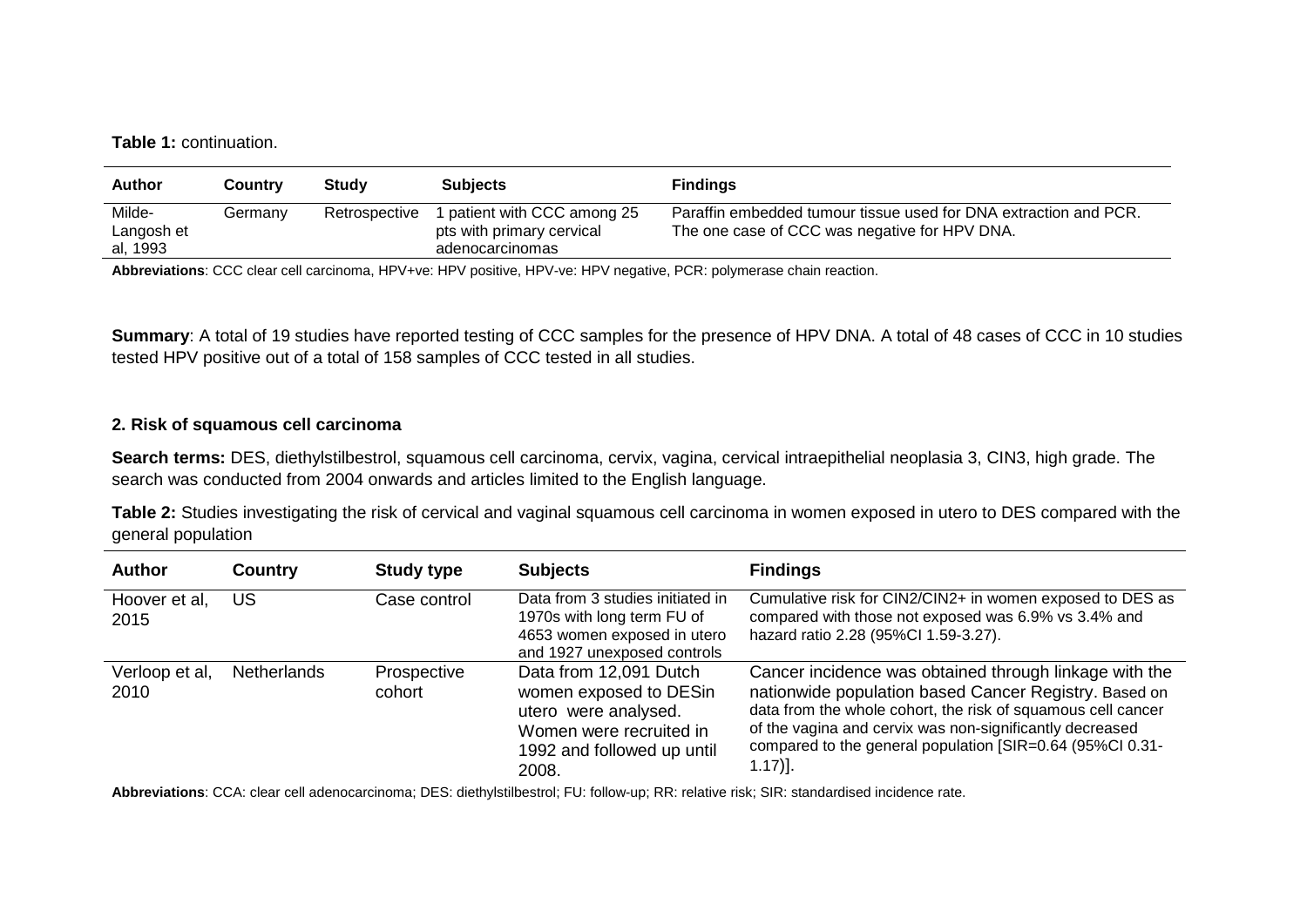### **3. What are the risks of clear cell carcinomas of the cervix or vagina and cervical and vaginal dysplasia, including CIN3+ and VAIN 3+, in daughters and granddaughters of women who took DES compared to the daughters of unexposed women?**

Search terms: DES, diethylstilbestrol, clear cell carcinoma, cancer risk, cervical intraepithelial neoplasia, cervical dysplasia, vaginal intraepithelial neoplasia, vaginal dysplasia, vagina, cervix. The search was conducted from 2004 onwards.

**Table 3:** Studies investigating the risk of cervical cancer or high grade abnormalities in daughters of women exposed to DES in utero compared to un-exposed women.

| <b>Author</b>                        | <b>Country</b> | <b>Study type</b>                        | <b>Subjects</b>                                                                                                                                                          | <b>Findings</b>                                                                                                                                                                                                                                                                                                                                                                                                                                                                                                                                                                                                                                                                                                                                                                                                                                                                                                                                                           |
|--------------------------------------|----------------|------------------------------------------|--------------------------------------------------------------------------------------------------------------------------------------------------------------------------|---------------------------------------------------------------------------------------------------------------------------------------------------------------------------------------------------------------------------------------------------------------------------------------------------------------------------------------------------------------------------------------------------------------------------------------------------------------------------------------------------------------------------------------------------------------------------------------------------------------------------------------------------------------------------------------------------------------------------------------------------------------------------------------------------------------------------------------------------------------------------------------------------------------------------------------------------------------------------|
| <b>Titus-Ernstoff</b><br>et al, 2008 | US             | Prospective<br>cohort follow-up<br>study | Data obtained from the DES<br>Combined Cohort Follow-up<br>study. Analysis based on 463<br>daughters of women exposed<br>to DES and 330 daughters of<br>unexposed women. | None of the daughters was affected by vaginal or cervical<br>adenocarcinoma. Adjusted for birth year and study centre, the<br>relative risk of any cervical dysplasia (mild/moderate/severe)<br>in women in relation to their mothers' prenatal DES exposure<br>was 1.45 (95% CI 0.69 $-3.1$ ; 22 cases in exposed group and<br>16 cases in exposed group). The risk for moderate/severe<br>cervical dysplasia only and mother's DES exposure was 0.93<br>$(0.29 - 2.94)$ based on 7 cases in the exposed group and 9<br>cases in the unexposed group. There were two cases of<br>vulvar dysplasia, both in exposed women. After adjustment for<br>birth year and study centre, the RR was 1.6 (0.78 $-3.4$ ) for the<br>combined cervical and vulvar diagnoses (24 exposed, 16<br>unexposed). The authors state that due to the small number<br>of cases in the population of daughters, statistical power is<br>inadequate to rule out adverse outcomes with certainty. |

**Abbreviations**: CIN: cervical intraepithelial neoplasia, VAIN: vaginal intraepithelial neoplasia.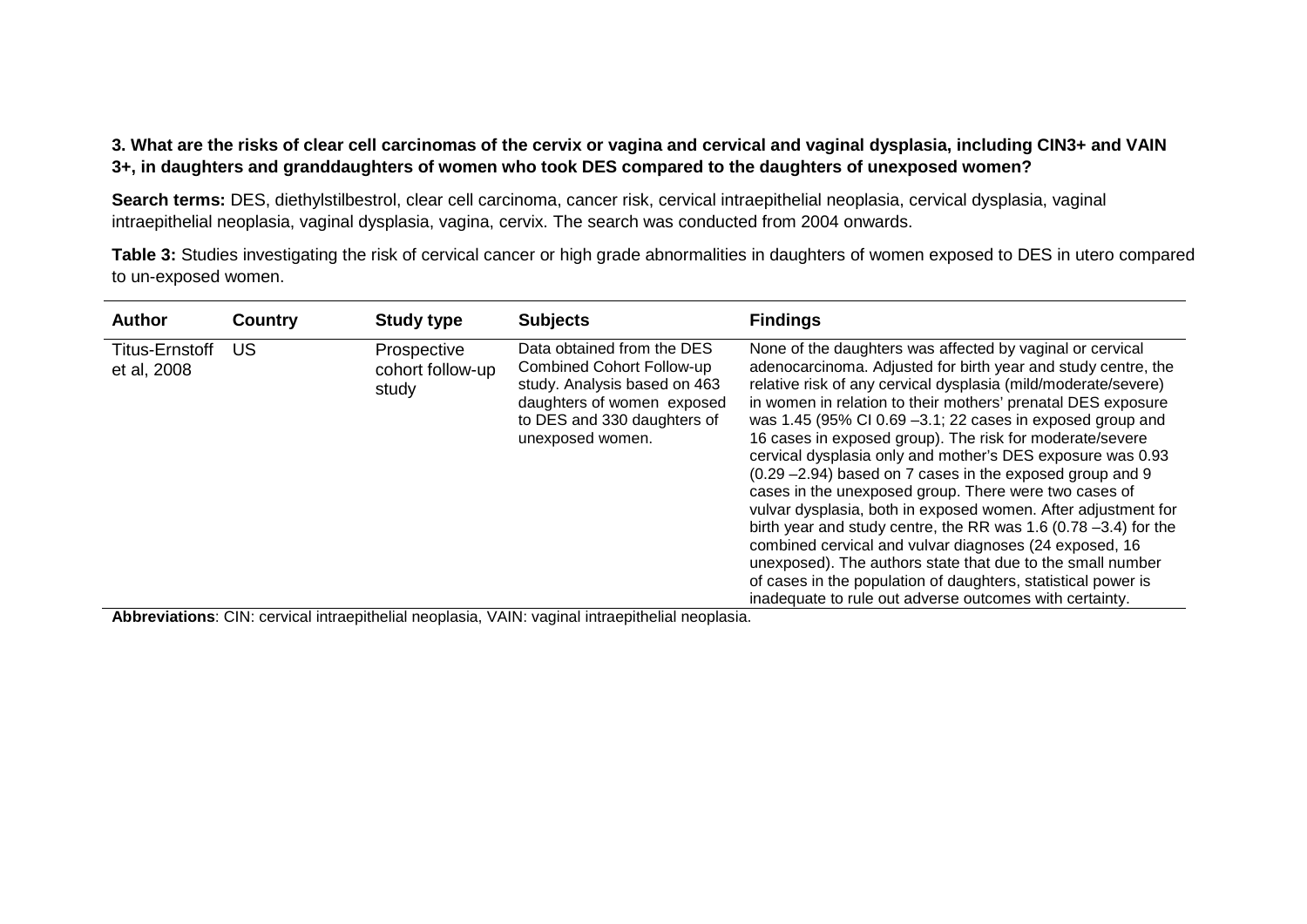#### **References**

Duggan MA, McGregor SE, Benoit JL, Inoue M, Nation JG, Stuart GC. The human papillomavirus status of invasive cervical adenocarcinoma: a clinicopathological and outcome analysis. Hum Pathol. 1995 Mar;26(3):319-25.

Guo Y. Song L. Liu H. Cervical clear cell adenocarcinoma infected with human papillomavirus type 18 in an adolescent Journal of Pediatric and Adolescent Gynecology (2014) 27:1 (e1-e3). Date of Publication: February 2014.

Hadzisejdc I, Krasevic M, Haller H, Grahovac B. Distribution of human papillomavirus types in different histological subtypes of cervical adenocarcinoma. Coll Antropol 2007;31(Suppl 2):97–102.

Holl K, Nowakowski AM, Powell N et al. Human papillomavirus prevalence and type-distribution in cervical glandular neoplasias: Results from a European multinational epidemiological study.Int J Cancer. 2015 Jun 20. doi: 10.1002/ijc.29651.

Hoover RN, Hyer M, Pfeiffer RM, Adam E, Bond B, Cheville AL, et al. Adverse health outcomes in women exposed in utero to diethylstilbestrol. N Engl J Med. 2011 Oct 6;365(14):1304-14.

Houghton O, Jamison J, Wilson R, et al. p16 Immunoreactivity in unusual types of cervical adenocarcinoma does not reflect human papillomavirus infection. Histopathology. 2010;57:342–350.

Kocken M. Baalbergen A. Snijders P.J.F. Bulten J. Quint W.G.V. Smedts F. Meijer C.J.L.M. Helmerhorst T.J.M. High-risk human papillomavirus seems not involved in DES-related and of limited importance in nonDES related clear-cell carcinoma of the cervix. Gynecologic Oncology (2011) 122:2 (297-302).

Liebrich C, Brummer O, Von Wasielewski R, Wegener G, Meijer C, Iftner T, Petry KU. Primary cervical cancer truly negative for high-risk human papillomavirus is a rare but distinct entity that can affect virgins and young adolescents. Eur J Gynaecol Oncol. 2009;30(1):45-8.

Milde-Langosch K, Schreiber C, Becker G, Löning T, Stegner HE. Human papillomavirus detection in cervical adenocarcinoma by polymerase chain reaction. Hum Pathol. 1993 Jun;24(6):590-4.

Nofech-Mozes S, Khalifa MM, Ismiil N, et al. Detection of HPV DNA by a PCR-based method in formalin-fixed, paraffin embedded tissue from rare endocervical carcinoma types. Appl Immunohistochem Mol Morphol. 2010;18:80–85.